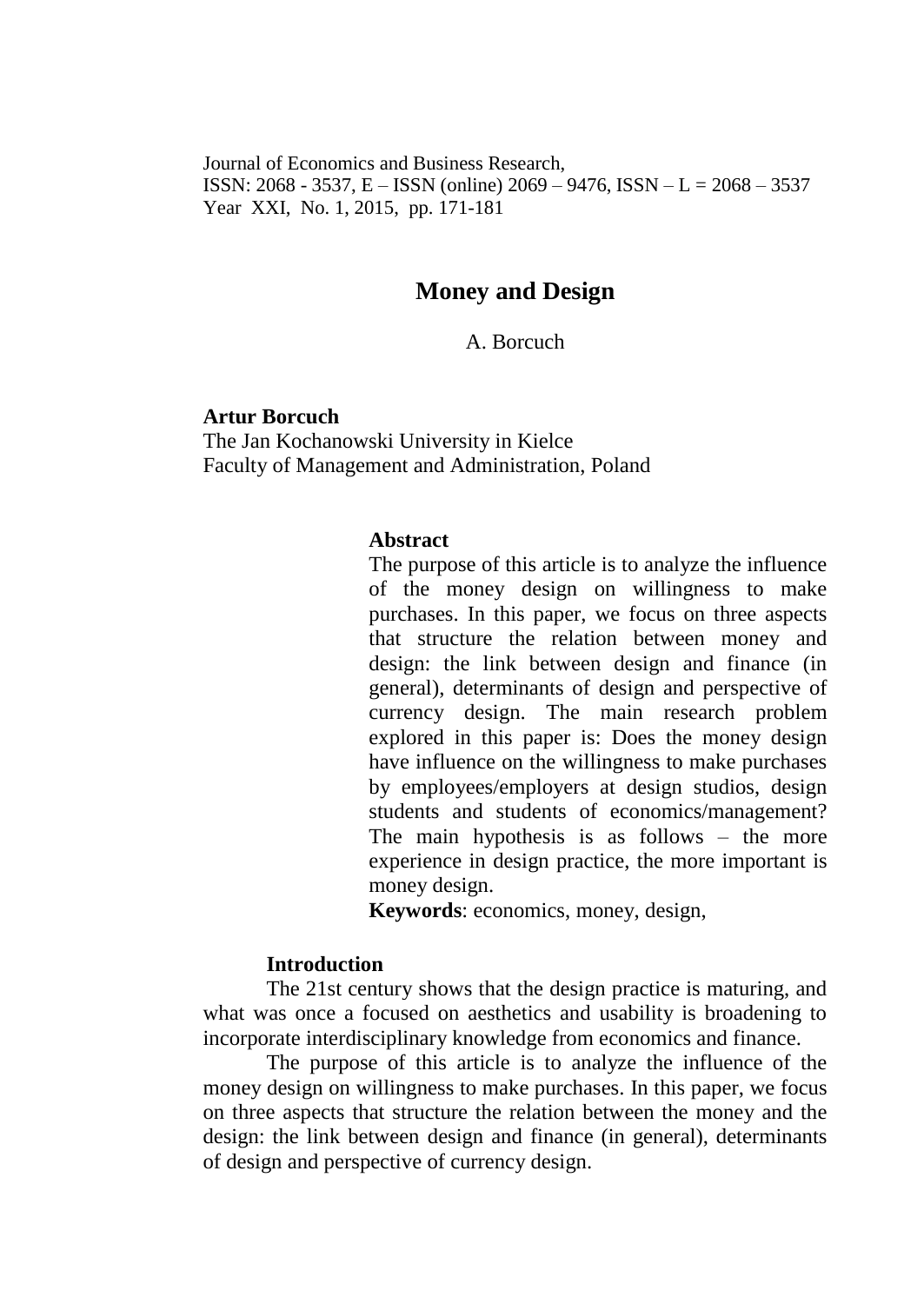#### Money and Design

The study is divided into four parts. In Section 1, the relation between economics (finance) and design is presented. In Section 2, definitions and determinants of design are presented. In Section 3, currency design from the perspective of form, subject and security is presented. Finally, the results of own research are presented and implications are discussed.

#### **Relations between economics (finance) and design**

Design is not limited to certain sectors or professions, but applies across the economy [7]. Design deals with the creation of forms and the appearance of products. Creative design is expressed in several ways: through the creation of decorative luxury items such as jewellery, by the uniqueness of a functional service such as the architectural design of a building, or as utilitarian mass-produced goods such as an interior object. Design products are usually aesthetic functional creations based on concepts and specifications [2]. On the other hand, professional design is an essential part of a large range of products, and consequently, design affects most widely the business and society. Design has a great significance for brand and value creation processes i.e. mobile phone industry [8].

The link between economics and design might be discovered at the scientific work of firms by R. Coase, where he identified functions beyond those associated with production termed "transaction costs", which included everything essential to how a firm undertook its business, design - among others [6]. J. Buchanan, conceived design as an activity that could be applied to almost anything whether it is a tangible object or an intangible system [9]. In recent years, Douglass C. North has emerged as a powerful influence in institutional thinking. He emphasizes the role of institutions in giving structure to life in a society. North asserts, similarly to adherents of Austrian theory, that when purchasing anything individuals make subjective choices on the basis of incomplete information [6]. P. Romer's emphasis on the missing element of technology, incorporating it directly into models of economic growth by explaining how knowledge is created and spread. Unlike the two conventional factors of production, labor and capital, he argues, ideas are not scarce. Therefore, a sustained flow of ideas for more efficient processes and new products potentially makes continuous growth possible. To labor and capital, Romer added knowledge as a production function, making it more plausible [6].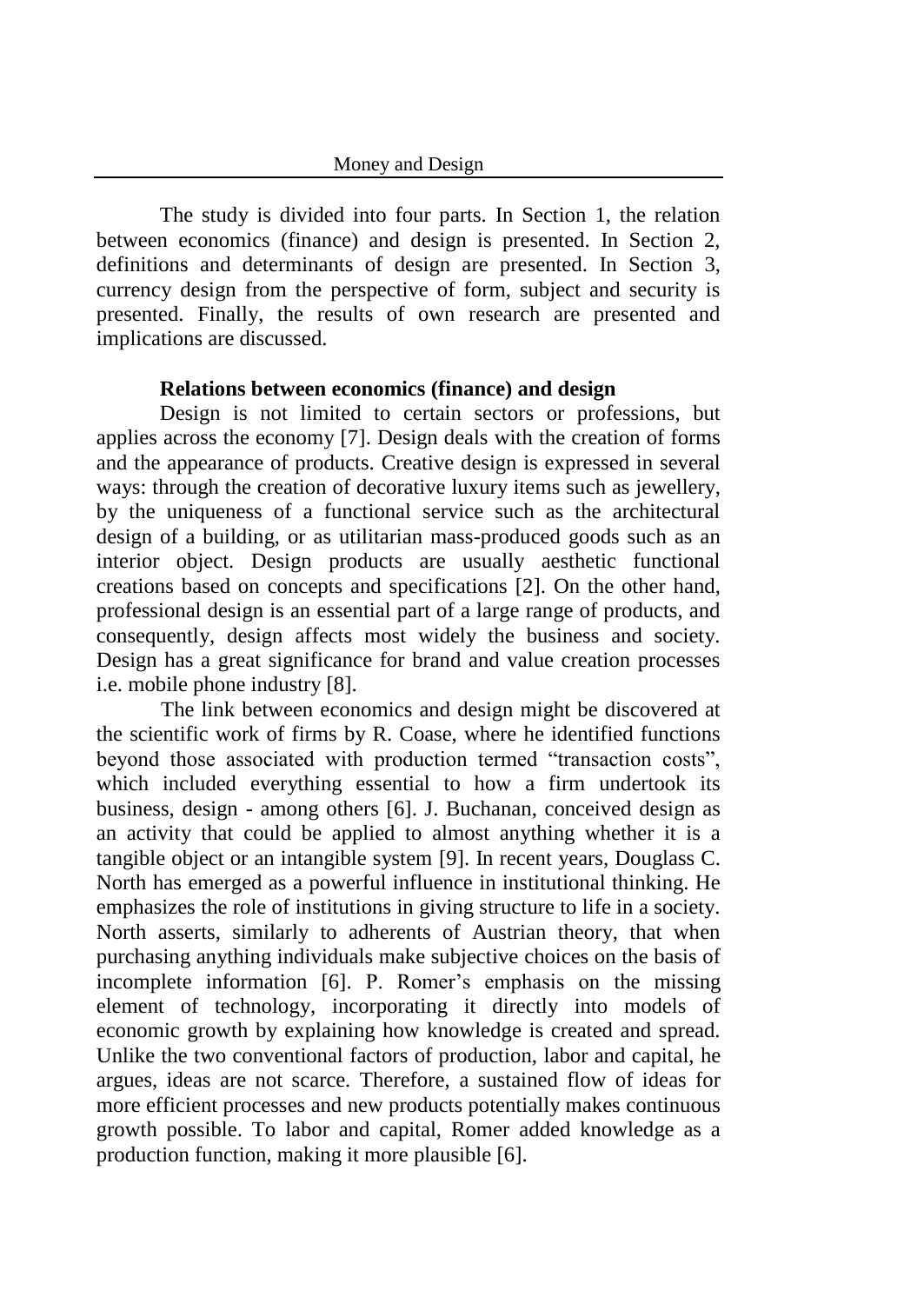A. Borcuch

Searching the link between finance and design can be proposed finance design as a description of how a value network intends to capture monetary value from a particular service offering and how risks, investments and revenues are divided over the different actors of a value network [5]. In finance, the result of the finance design is the set of financial arrangements between the actors in the value network in which the profit, investment, cost, risk and revenue sharing among the actors is arranged. In turn, the investments and costs are closely related to the design choices made in the technology design. However, the question of who will supply investment capital is another important design variable in finance. The costs may also be influenced by the coordination costs of the value network. The risks that may exist in the other domains come with financial consequences. Typically, the design variables are not static, but change over time. So, they are dynamic and may respond to changes in other variables, either in finance or in other domains [5].





**Source**: E. Faber, P. Ballon, H. Bouwman, T. Haaker, O. Rietkerk, M. Steen, *Designing business models for ICT services*, 16<sup>th</sup> Bled Electronic Commerce Conference eTransformation, Slovenia 2003, p. 11-12.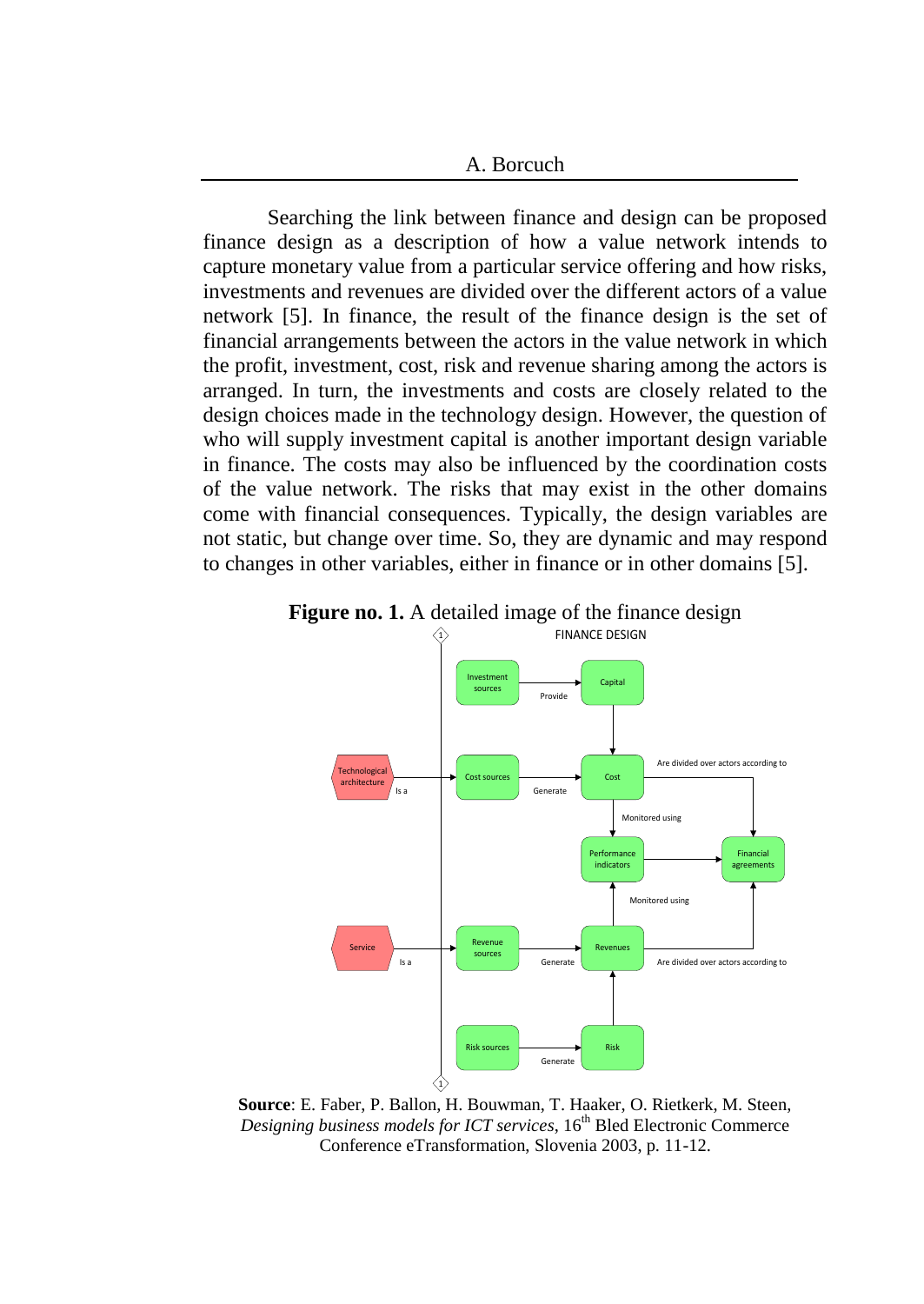# **Definition of design**

The Industrial Design Society of America, define "design" as "the creation and development of concepts and specifications that optimize the functions, and value the appearance of products and systems for the mutual benefit of users and manufacturers [2]. Design might be defined as an activity aimed at creating, improving and sustaining human living conditions through the design and implementation of facilities or services included in the network of cultural, social and economic phenomena. The definition of design introduced by International Council of Societies of Industrial Design underlines the important role of design in shaping the culture-forming processes and directions of economics [10]. Other definition of design indicates that it is a creative activity whose aim is to establish the multifaceted qualities of objects, processes, services and their systems in the whole life cycles. Therefore, design is the central factor of innovative humanization of technologies and the fundamental factor of cultural and economic exchange [7].

Design seeks to discover and assess structural, organizational, functional and economic relationships, with the task of:

- Enhancing global sustainability and environmental protection (global ethics);
- Giving profits and freedom to the human community, individual and collective;
- Final users, producers and market protagonists (social ethics);
- Supporting cultural diversity despite the globalization of the world (cultural ethics);
- Giving products, services and systems, those forms that are expressive (semiology) and coherent with (aesthetics) their proper complexity.

Accordingly, design is an activity involving a wide spectrum of professions in which products, services, graphics, interiors and architecture all take part [3]. Additionally, it is worth to underline the relation between design and innovation that is defined as the exploitation of ideas, i.e. the successful marketing new products and processes [7]. The output of innovative activity is a function of: R&D inputs, human capital inputs and geographical concentration [8].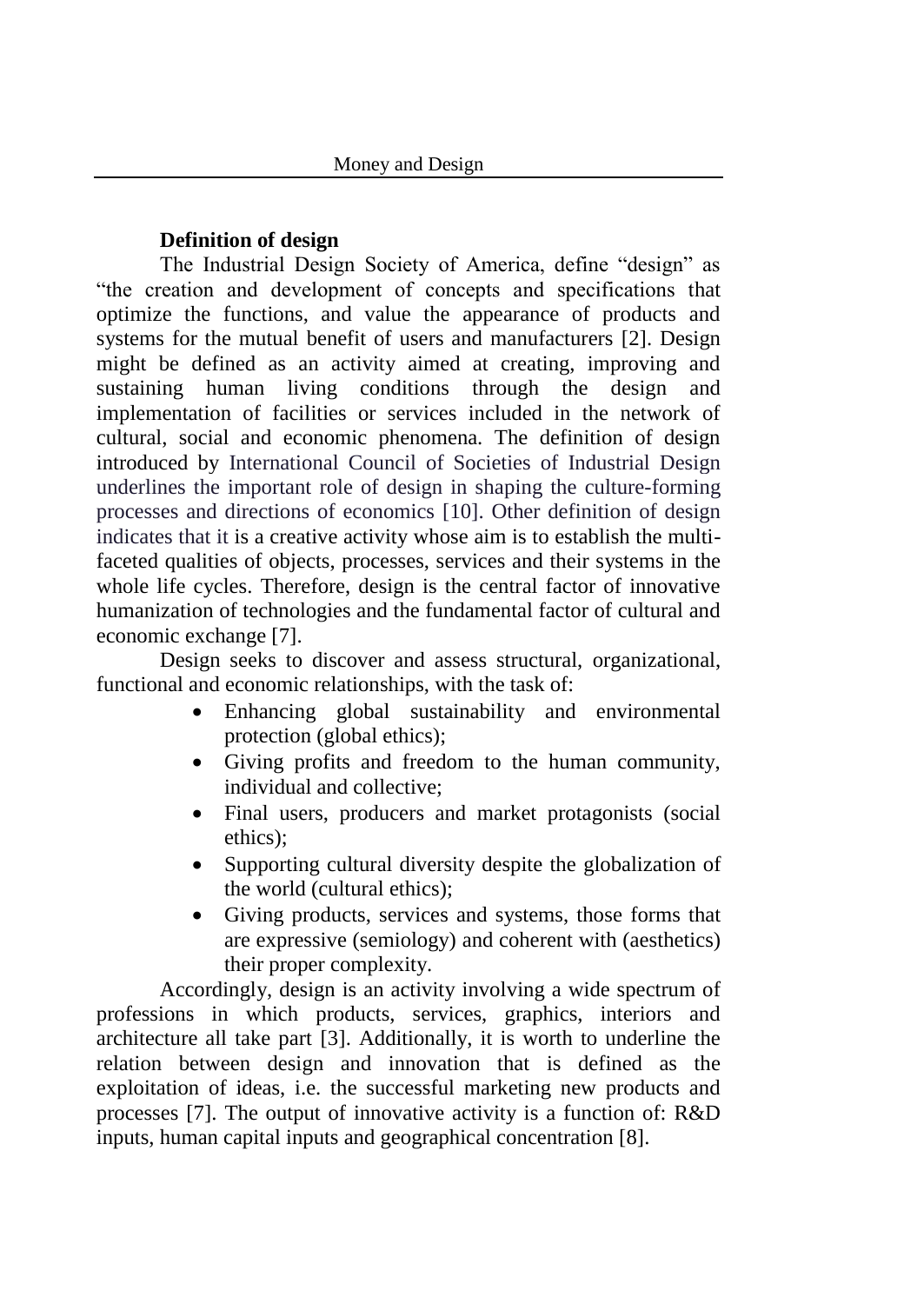The design analysis from the economics/finance perspective needs a closer look at money and its dematerialization. In general, dematerialization covers a large field of ongoing evolutions: miniaturization of products, servicizing, and reducing material use by recycling and the shift from matter to information. In the context of this study, dematerialization occurs when digital content becomes disengaged from its carrier, and flows freely through networks and devices, while the carrier disappears. Money is dematerializing, which means, that coins and paper money are disappearing and being replaced by electronic payment transactions [1].

# **Money and design**

It is said that recession provokes artists, designers to create some of their best work but for some people, money is the constant source of question regardless of the economic climate. In economics the main functions of money are: a medium of exchange, a unit of account, a store of value and occasionally in the past, a standard of deferred payment. The design perspective needs to add next function – a work of design/art [4].

Throughout its many evolutions, money has been designed using the latest technologies, whether they are metal forming techniques for coins or printing methods for paper banknotes. Designers and artists have played a key role in giving form to currency since its beginning. Today, money design practitioners are either graphic designers or highly specialized craftspeople who are well trained in the process of making money [4].

Money has come in many shapes and sizes over its long history. However the size of most banknotes and coins are very similar. Each bill is printed with is country of origin, value and date of issue. Banknotes also feature a number of security features like hologram stickers or special color changing inks. In turn, coins are issued in a number of smaller denominations and are differentiated by size, shape, texture and their visual design [4].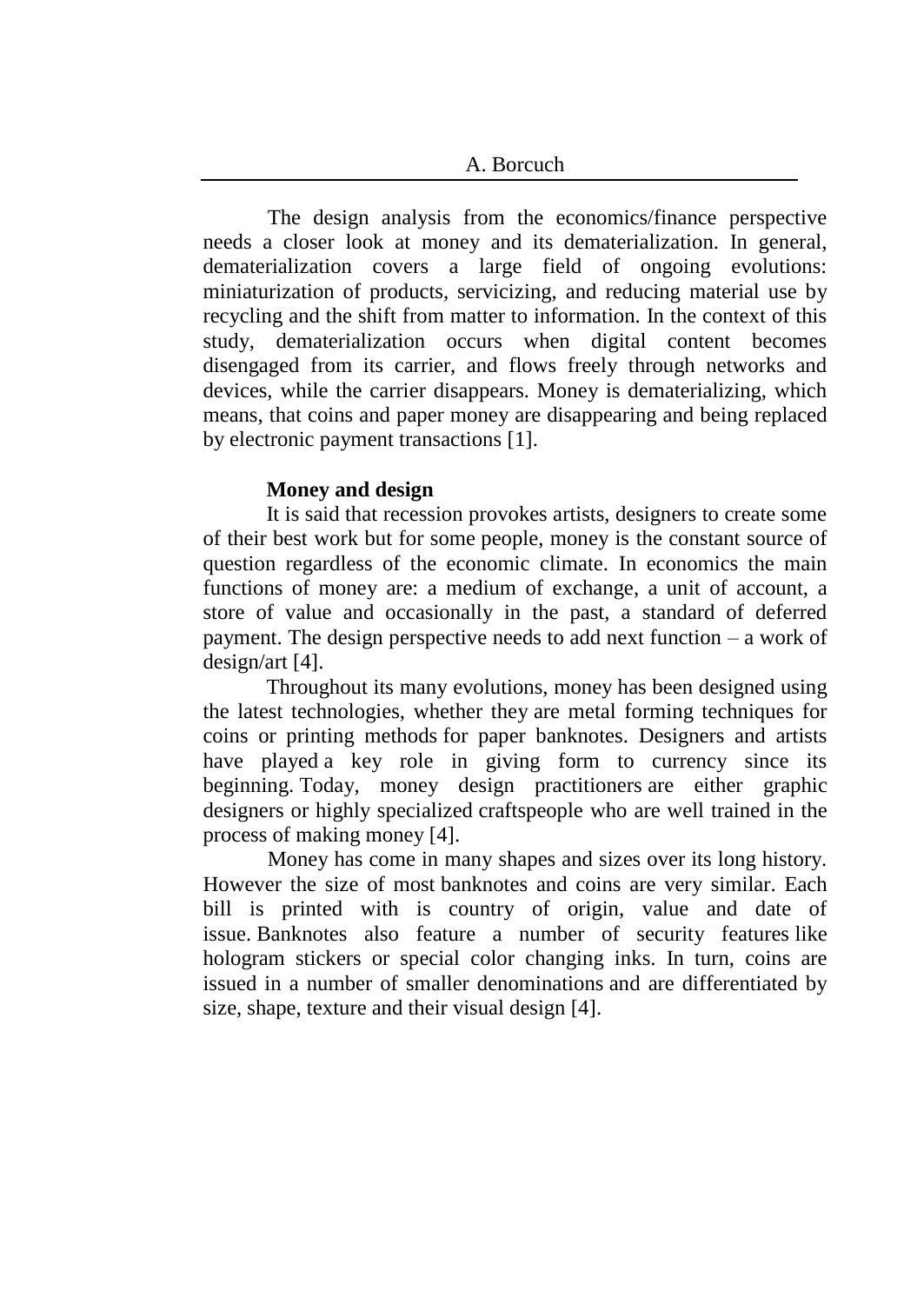**Picture no. 1. Currency design** 



**Source:** *Design boom*, [http://www.designboom.com/design/money-design](http://www.designboom.com/design/money-design-and-history/)[and-history/](http://www.designboom.com/design/money-design-and-history/) (13.02.2009).

As mentioned in the form of money, most coins and banknotes features a variety of subjects in addition to the country of origin, value and date of issue. Each currency is different. Portraits of politicians, members of royalty and cultural figures are probably the most iconic and common subject matter depicted on money. The other examples are: animals, plants, buildings, landmarks and landscapes. What is more, cultural scenes and themes are popular images in contemporary currency. These patterns are often inspired by motifs found in the currency's culture of origin or based on historical patterns taken from calligraphy or art [4].

Security has always been an important part of currency and money design. With new technology and printing techniques, today's banknotes and coins are the most sophisticated ever produced. Less priority is given to coins in terms of security. Banknotes, on the other hand, are carefully protected especially the most common denominations. Most money is printed using a heavy paper made with fibers that can be cotton, linen or specialty color fibers. Polymer bills offer a more durable solution and can be made with small transparencies that are hard to counterfeit [4].

# **Method/Methodology/Research model and hypothesis development**

The purpose of this article is to analyze the influence of the money design on willingness to make purchases.

The main research problem (RP0) explored in this paper is: Does the money design has influence on the willingness to make purchases by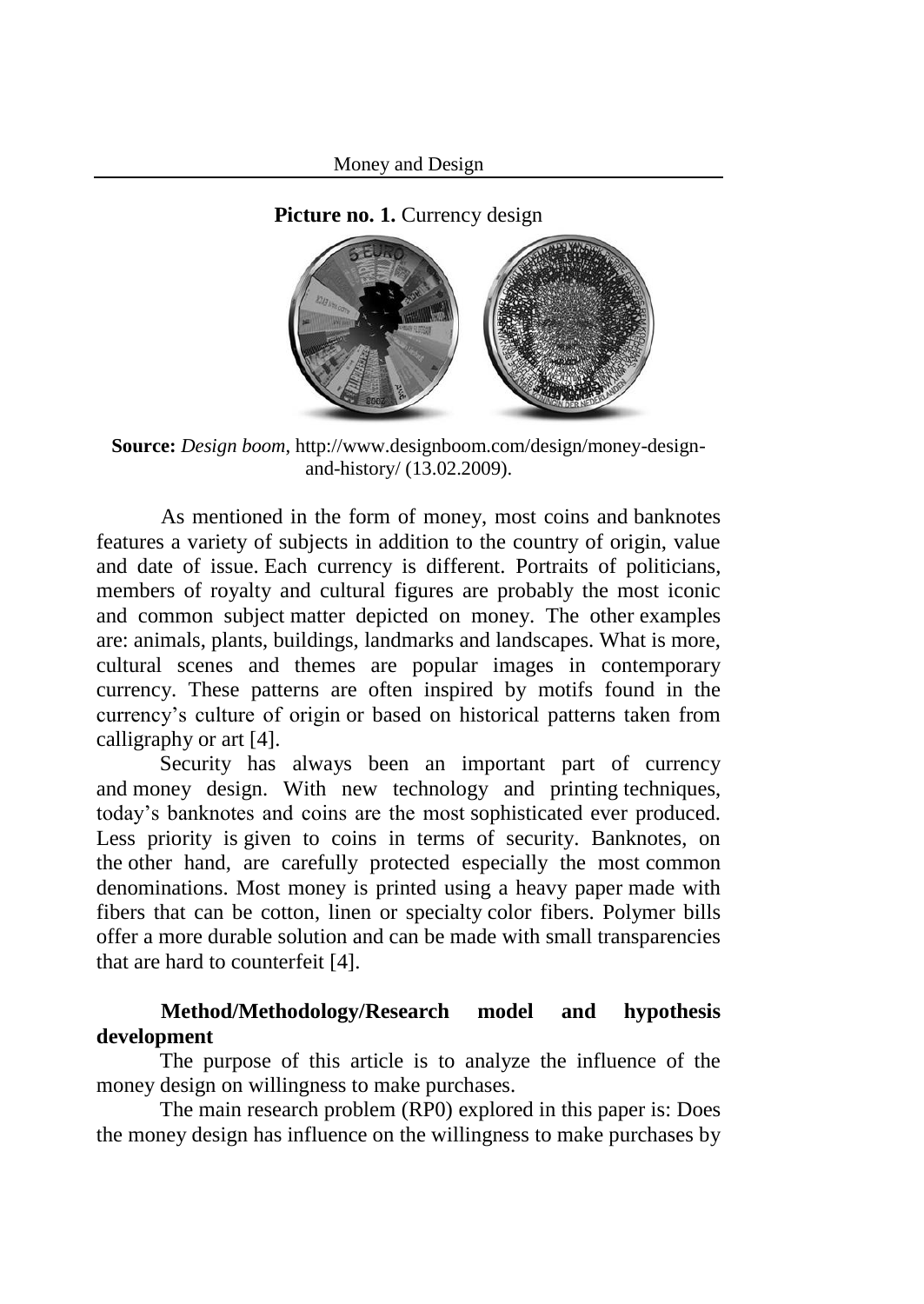employees/employers at design studios, design students and students of economics/management?

The detailed research problems explored in this paper are:

- Q1: Does the money design has influence on willingness to make purchases by employees/employed at design?
- Q2: Does the money design have influence on willingness to make purchases by students of design (Poznań and Kielce)?
- Q3: Does the money design have influence on willingness to make purchases by students of management/economics (Kielce)?

The main hypothesis (H0) is as follows – the more experience in design practice the more important is money design.

The detailed hypotheses explored in this paper are:

- H1: Size and/or color of the banknotes and coins have an impact on the size of purchases;
- H2: Employees/employed at design, would do the shopping more often if they could pay with money designed by themselves.

# **Data analysis**

To encourage response and speed the data gathering process, we constructed an Internet-based survey. The questionnaire was published in February 2014 and closed one month later.

The survey received a total of 65 responses (15 employees/employers at design studios; 18 design students - the Concordia Design in Poznań; 10 design students - the Jan Kochanowski University in Kielce and 22 economics or management students - the Jan Kochanowski University in Kielce). It needs to be added that, a number of limitations deserve to be highlighted. The small sample size raises the issue of generalizability.

For the employers of the design studios the money design is very important (60%). Students of management/economics from the Jan Kochanowski University in Kielce don't appreciate the money design (for 58% of respondents, the money design is not important).

Students of design from the School of Form in Poznań appreciated the importance of money design more than students of design from the Jan Kochanowski University in Kielce, that didn't.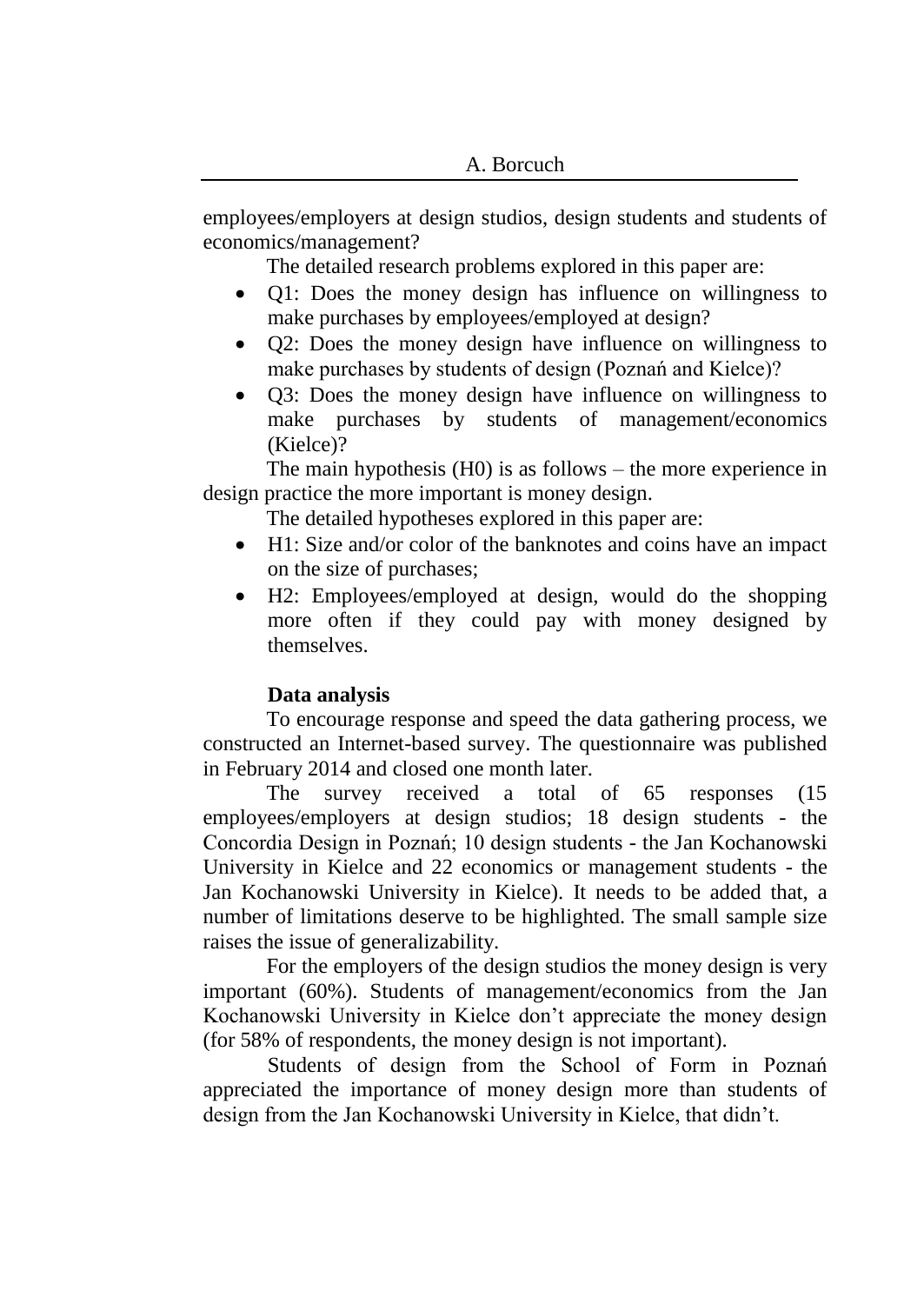

**Figure no. 2.** The importance of money design (banknotes and/or coins)

For all respondents, the impact of the size and/or color of banknotes and coins on the size of purchases weren't important at the moment of purchase.





**Source:** Own analysis

**Source:** Own analysis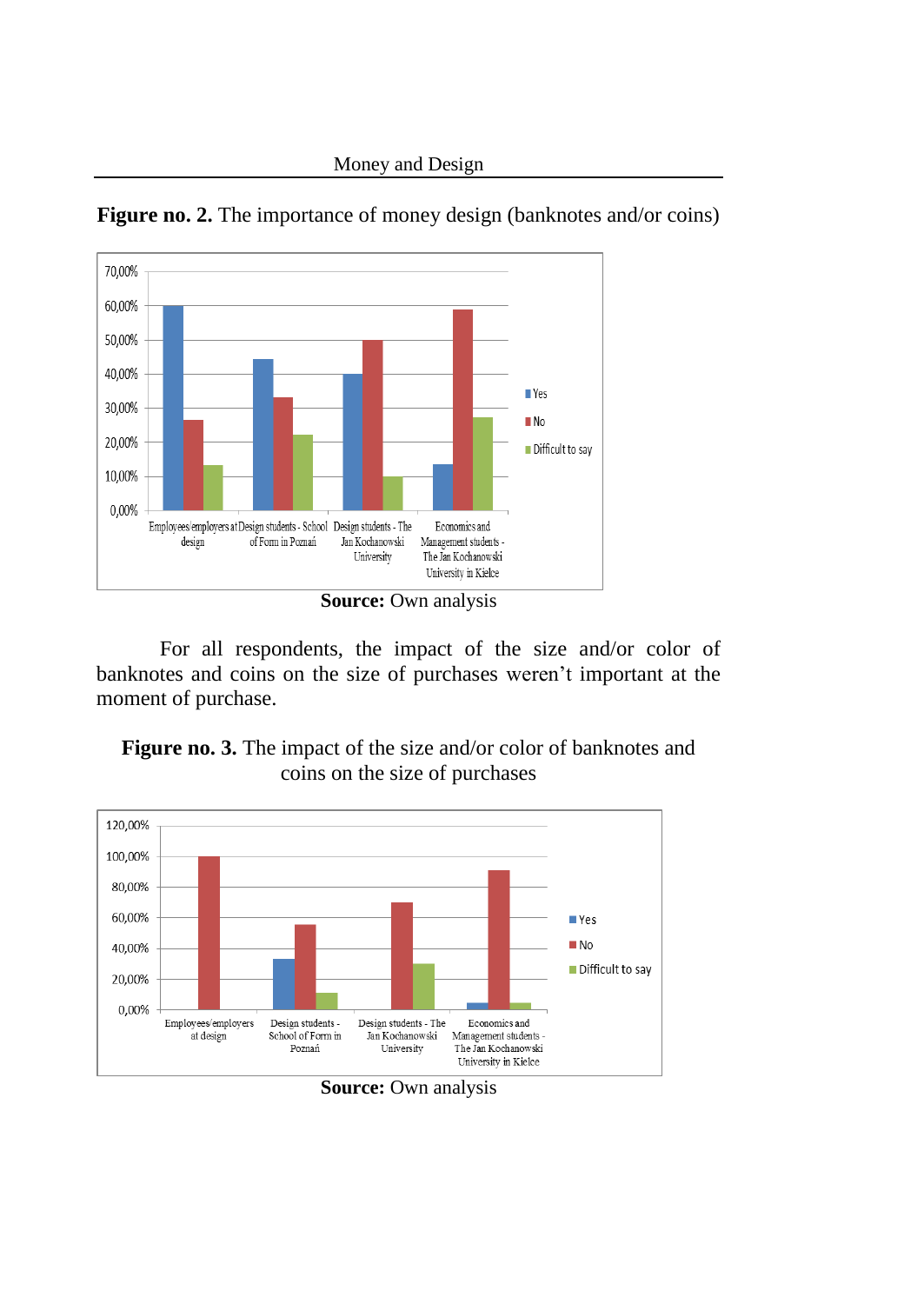Figure no. 4 indicates that, employees/employers at design studios would pay more often using designed money by themselves. On the other hand, the students wouldn't.

**Figure no. 4.** If you design the money (size, shape, color, imprints), would you pay more often with that money?



**Source**: Own analysis

#### **Discussion and Conclusions**

This study examined the main research problem, which implies, the money design has a greater influence on the willingness to make purchases on employees/employers at design, rather than students (design and/or management/economics).

The detailed research problems have been presented in the table below.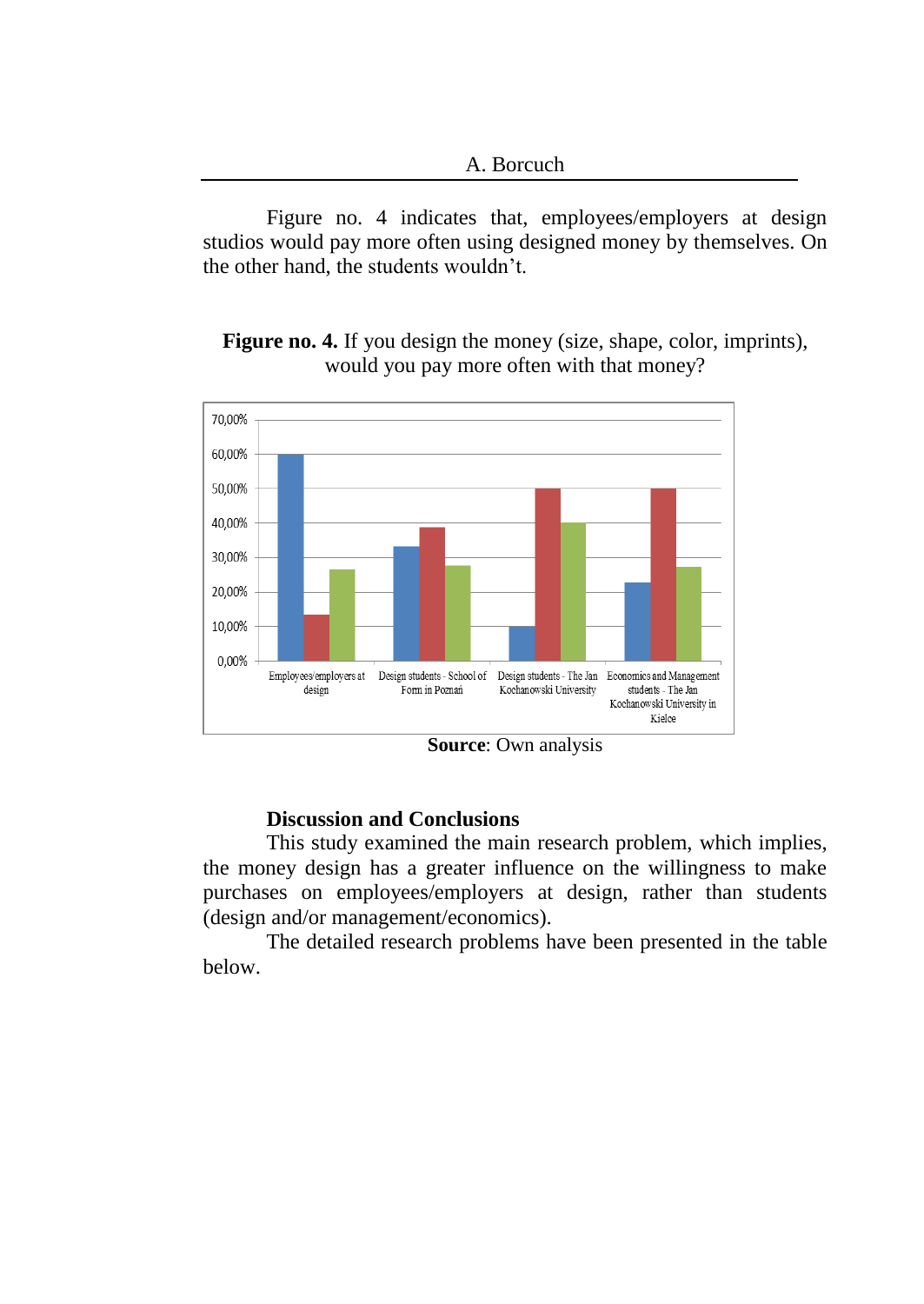### Money and Design

| <b>Researched</b><br>problem                               | <b>Employees</b> /<br>employers<br>at design | <b>Students</b><br>of design $-$<br>School<br>- of<br>in<br>Form<br>Poznań | of<br><b>Students</b><br>$design - The$<br><b>Jan</b><br><b>Kochanowski</b><br>University in<br><b>Kielce</b> | <b>Students</b><br>management<br>and<br>economics<br>The<br>Jan.<br>Kochanowski<br>University in<br><b>Kielce</b> |
|------------------------------------------------------------|----------------------------------------------|----------------------------------------------------------------------------|---------------------------------------------------------------------------------------------------------------|-------------------------------------------------------------------------------------------------------------------|
| Does the                                                   | Research                                     | Research                                                                   | Research                                                                                                      | Research                                                                                                          |
| money design                                               | Problem                                      | Problem                                                                    | Problem no.                                                                                                   | Problem no. 3.                                                                                                    |
| has influence<br>on willingness<br>to make<br>purchases by | no. 1.<br>N <sub>0</sub>                     | no. 2a.<br>N <sub>0</sub>                                                  | 2 <sub>b</sub><br>N <sub>0</sub>                                                                              | N <sub>0</sub>                                                                                                    |
|                                                            |                                              |                                                                            |                                                                                                               |                                                                                                                   |

### **Table no. 1.** The detailed research problems

**Source:** Own analysis

The main hypothesis was confirmed - the more experience in design practice the more important is money design.

# **Table no. 2.** The detailed hypotheses

|    | <b>Hypothesis</b>                                        | <b>Verification</b> |
|----|----------------------------------------------------------|---------------------|
| H1 | Size and/or color of the banknotes and coins has an   No |                     |
|    | impact on the size of purchases                          |                     |
| H2 | Employees/employed at design, would do the Yes           |                     |
|    | shopping more often if they could pay money              |                     |
|    | designed by themselves                                   |                     |

**Source:** Own analysis

### **Bibliography**

- Campenhout van L., Frens, J., Overbeeke, K., Standaert, A., Peremans, H. (2013). Physical Interaction in a Dematerialized World. *International Journal of Design* 7 (1): p. 1-2.
- Creative Economy: A Feasible Development Option, Report 2010 (2010). United Nations, UNCTAD, Geneva: p.155-156.